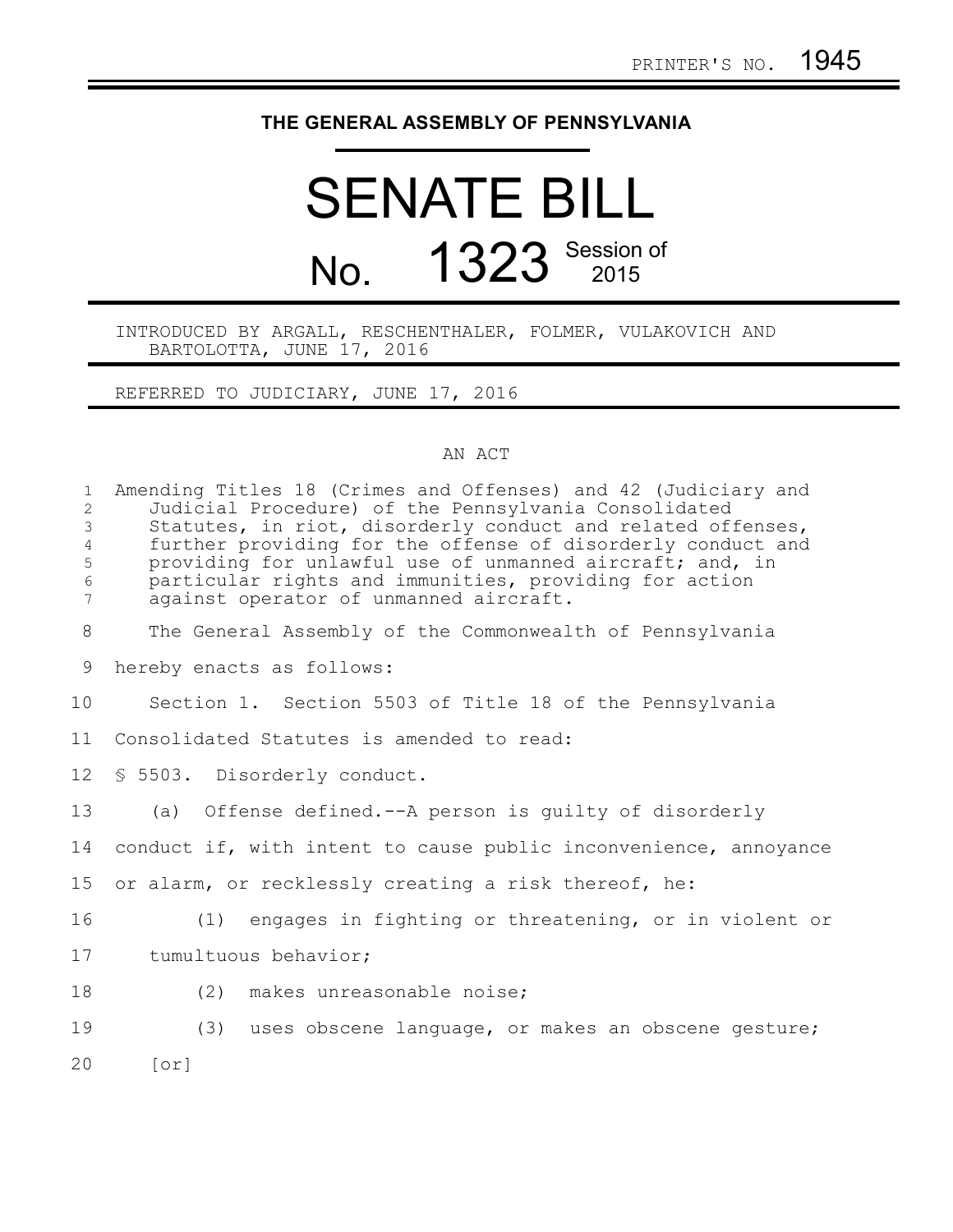(4) creates a hazardous or physically offensive condition by any act which serves no legitimate purpose of the actor[.]; or 1 2 3

(5) operates an unmanned aircraft in dangerous proximity to another person or another person's property, unless the other person consents to the operation. 4 5 6

(b) Grading.--An offense under this section is a misdemeanor of the third degree if the intent of the actor is to cause substantial harm or serious inconvenience, or if he persists in disorderly conduct after reasonable warning or request to desist. Otherwise disorderly conduct is a summary offense. 7 8 9 10 11

(c) Definition.--[As used in this section the word "public" means affecting] The following words and phrases as used in this section shall have the meaning given to them in this subsection unless the context clearly indicates otherwise: 12 13 14 15

"Public." Affecting or likely to affect persons in a place to which the public or a substantial group has access; among the places included are highways, transport facilities, schools, prisons, apartment houses, places of business or amusement, any neighborhood, or any premises which are open to the public. 16 17 18 19 20

"Unmanned aircraft." As defined in section 5518 (relating to unlawful use of unmanned aircraft). 21 22

Section 2. Title 18 is amended by adding a section to read: § 5518. Unlawful use of unmanned aircraft. 23 24

(a) Offense defined.--A person commits the offense of unlawful use of an unmanned aircraft if the person knowingly uses an unmanned aircraft to conduct surveillance of, gather evidence or collect information about or photographically or electronically record a critical facility without the prior written consent of the owner of the critical facility. 25 26 27 28 29 30

20160SB1323PN1945 - 2 -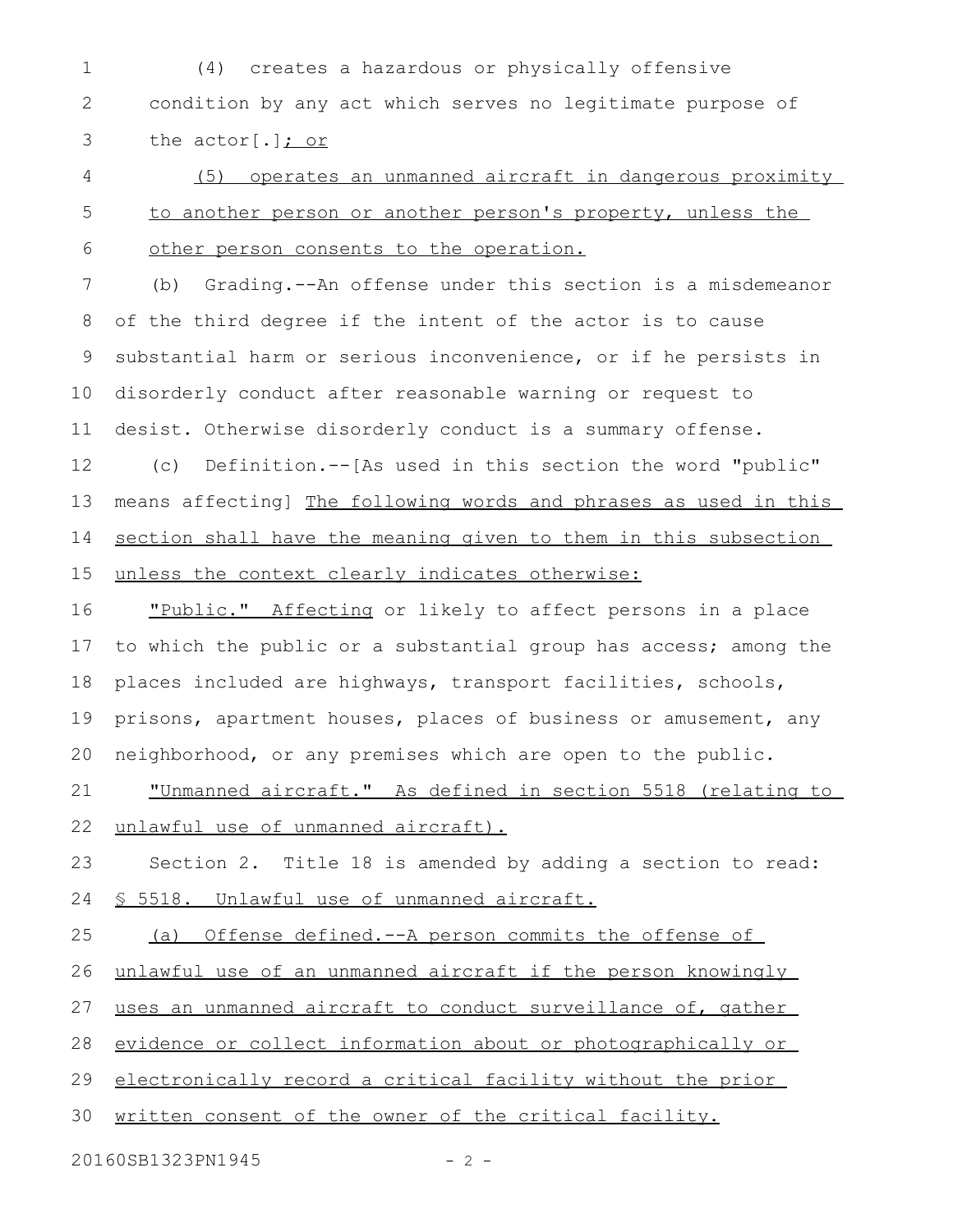| 1             | Grading.--An offense under subsection (a) shall be<br>(b)      |
|---------------|----------------------------------------------------------------|
| 2             | graded as follows:                                             |
| 3             | A misdemeanor of the second degree with a fine not<br>(1)      |
| 4             | exceeding \$5,000 for a first offense.                         |
| 5             | A misdemeanor of the first degree with a fine not<br>(2)       |
| 6             | exceeding \$10,000 for a second or subsequent offense.         |
| 7             | (c) Construction.--Nothing in this section shall be            |
| 8             | construed to prohibit:                                         |
| $\mathcal{G}$ | (1) A person from using an unmanned aircraft to conduct        |
| 10            | surveillance of, gather evidence or collect information about  |
| 11            | or photographically or electronically record the person's own  |
| 12            | property that is:                                              |
| 13            | located on the person's own immovable property;<br>(i)         |
| 14            | $or$                                                           |
| 15            | (ii) located on immovable property owned by another            |
| 16            | person under a valid lease, servitude, right-of-way,           |
| 17            | right of use, permit, license or other right.                  |
| 18            | (2) A third person retained by the owner of a property         |
| 19            | described under paragraph (1) to conduct activities described  |
| 20            | in paragraph (1) from using an unmanned aircraft to conduct    |
| 21            | the activities described in paragraph (1).                     |
| 22            | (3) An insurance company or a person acting on behalf of       |
| 23            | an insurance company from using an unmanned aircraft for       |
| 24            | purposes of underwriting an insurance risk or investigating    |
| 25            | damage to insured property.                                    |
| 26            | (4) A person from using an unmanned aircraft for motion        |
| 27            | picture, television or similar media production where the      |
| 28            | activity occurs on or over property owned by another person    |
| 29            | who consents to the activity.                                  |
| 30            | Definitions.--The following words and phrases when used<br>(d) |
|               | 20160SB1323PN1945<br>$-3 -$                                    |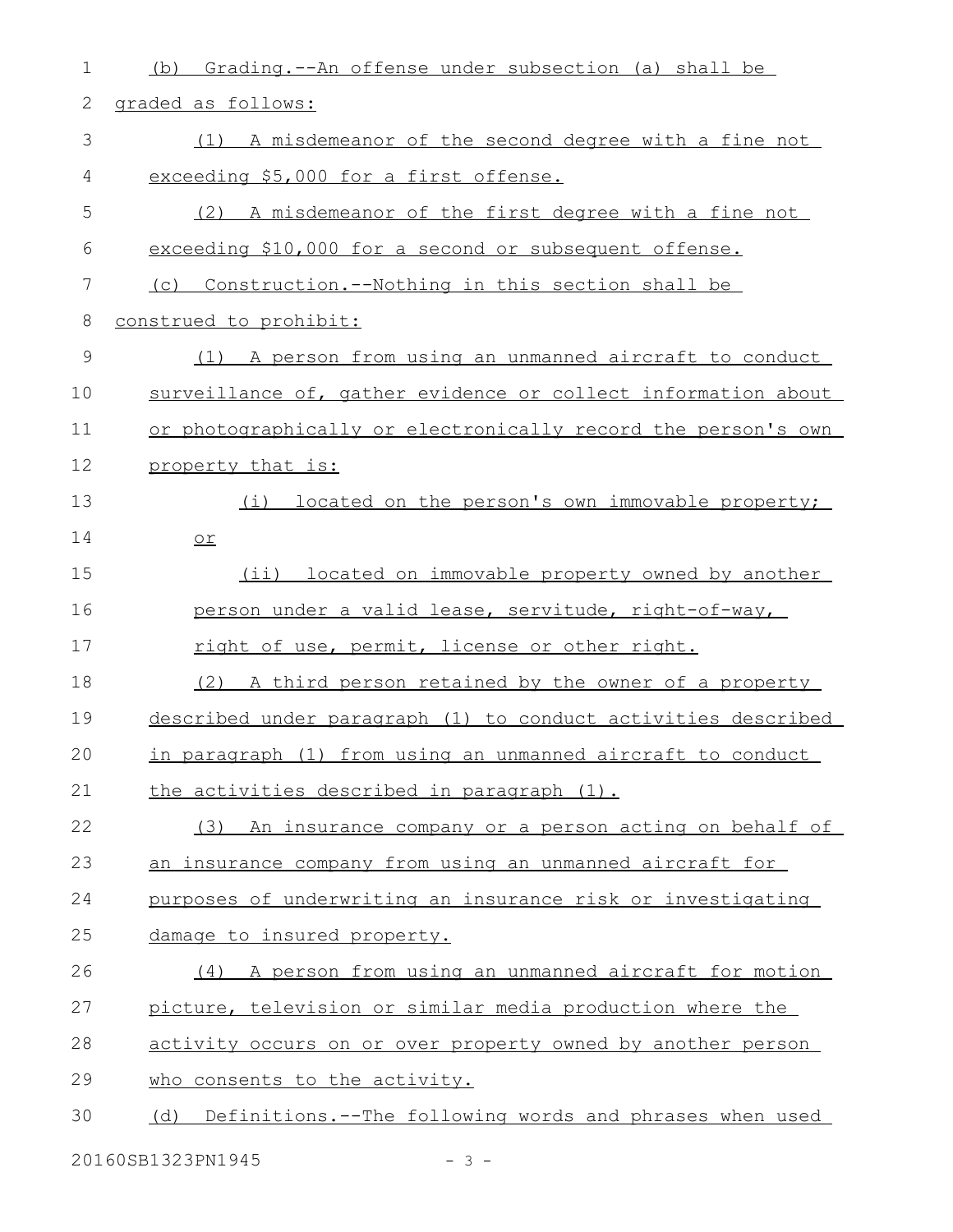| 1             | in this section shall have the meanings given to them in this |
|---------------|---------------------------------------------------------------|
| 2             | subsection unless the context clearly indicates otherwise:    |
| 3             | "Critical facility." The term includes:                       |
| 4             | A Federal, State and county correctional facility.<br>(1)     |
| 5             | (2)<br>A water or wastewater treatment facility and water     |
| 6             | distribution or conveyance system.                            |
| 7             | (3)<br>A Federal or State military installation.              |
| 8             | A power generating station plant or substation.<br>(4)        |
| $\mathcal{G}$ | A public safety or emergency operation facility.<br>(5)       |
| 10            | (6) A hospital.                                               |
| 11            | (7) A properly marked Federal, State, county or               |
| 12            | municipal-owned building.                                     |
| 13            | A public or private use airport or heliport.<br>(8)           |
| 14            | A petroleum or alumina refinery.<br>(9)                       |
| 15            | (10)<br>A chemical or rubber manufacturing facility.          |
| 16            | (11) A nuclear power electric generation facility.            |
| 17            | "Unmanned aircraft." An unmanned powered aircraft that does   |
| 18            | not carry a human operator, is capable of being autonomous or |
| 19            | remotely piloted or operated and may be expendable or         |
| 20            | recoverable. The definition does not include the following:   |
| 21            | A satellite orbiting the earth.<br>(1)                        |
| 22            | An unmanned powered aircraft used by the Federal<br>(2)       |
| 23            | Government or a person who is acting pursuant to contract     |
| 24            | with the Federal Government to conduct surveillance of        |
| 25            | specific activities.                                          |
| 26            | (3) An unmanned powered aircraft used by the State            |
| 27            | Government or a person who is acting pursuant to contract     |
| 28            | with the State government to conduct surveillance of specific |
| 29            | activities.                                                   |
| 30            | An unmanned powered aircraft used by a local<br>(4)           |
|               |                                                               |

20160SB1323PN1945 - 4 -